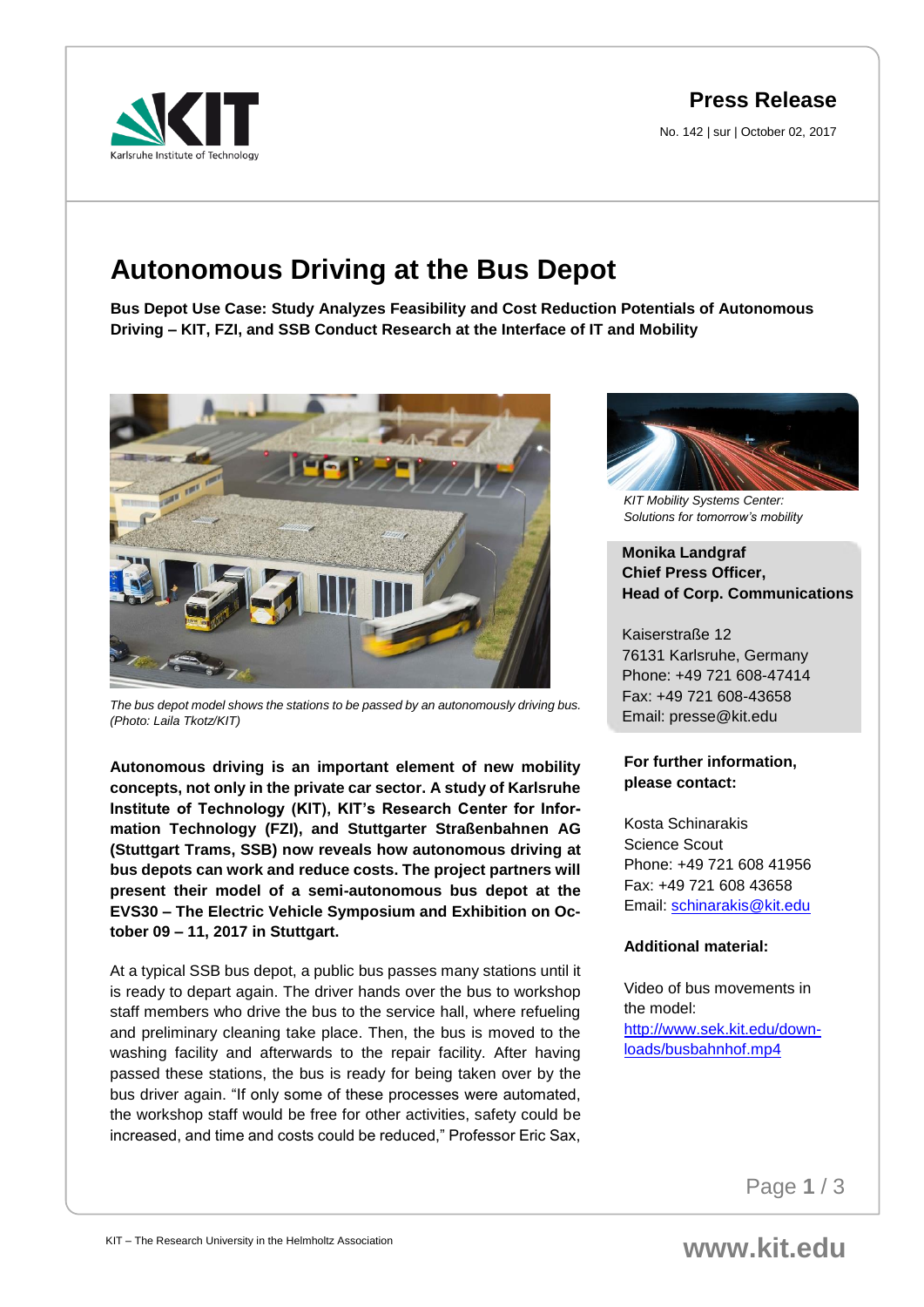No. 142 | sur | October 02, 2017



Head of the Institute for Information Processing Technology of KIT, says.

Together with SSB, his research team analyzed the processes at the Stuttgart-Gaisburg bus depot. They found that the drive to the washing facility, external cleaning, and the drive to the parking area as well as the parking process proper can be automated completely. Refueling, internal cleaning, and supply of the buses with pressurized air are to be taken over by industry robots in the new scenario. The drive from the handover point to the hall cannot be automated, as it is implicitly considered a test drive by the legislator.

"Our system is based on standard technologies for autonomous vehicles and compatible with the conventional road traffic infrastructure outside of the depot," says Markus Wiedemann, Vehicle Division Manager of SSB. The challenges associated with accelerating, slowing down, and steering the buses can be mastered by equipping the buses with GPS, camera, radar, and ultrasonic systems. Processing of this information by so-called sensor fusion enables automatic lane guidance. Moreover, it must be ensured that the traffic signs, traffic lights, and marks at the depot correspond to conventional traffic infrastructure.

The semi-autonomous bus depot offers considerable economic potential: In the future, personnel costs may be reduced by more than EUR 100,000 per year for the around 150 buses that are maintained daily at the Stuttgart-Gaisburg depot. The concept is also scalable. Potential use cases for autonomous commercial vehicles are other public passenger transport depots as well as depots of shipping companies or motorway rest areas. The next step would be to construct a prototype and to test it in a real environment.

The model of an autonomous bus depot will be presented at EVS30 in Stuttgart (hall 1, stand 1E19):

[http://www.messe-stuttgart.de/evs30/aussteller/ausstellerverzeich](http://www.messe-stuttgart.de/evs30/aussteller/ausstellerverzeichnis/#/detail/kit-itiv--703046)[nis/#/detail/kit-itiv--703046](http://www.messe-stuttgart.de/evs30/aussteller/ausstellerverzeichnis/#/detail/kit-itiv--703046) (in German only).

Video of bus movements in the model: <http://www.sek.kit.edu/downloads/busbahnhof.mp4>

More information:

<http://www.itiv.kit.edu/english/4731.php>